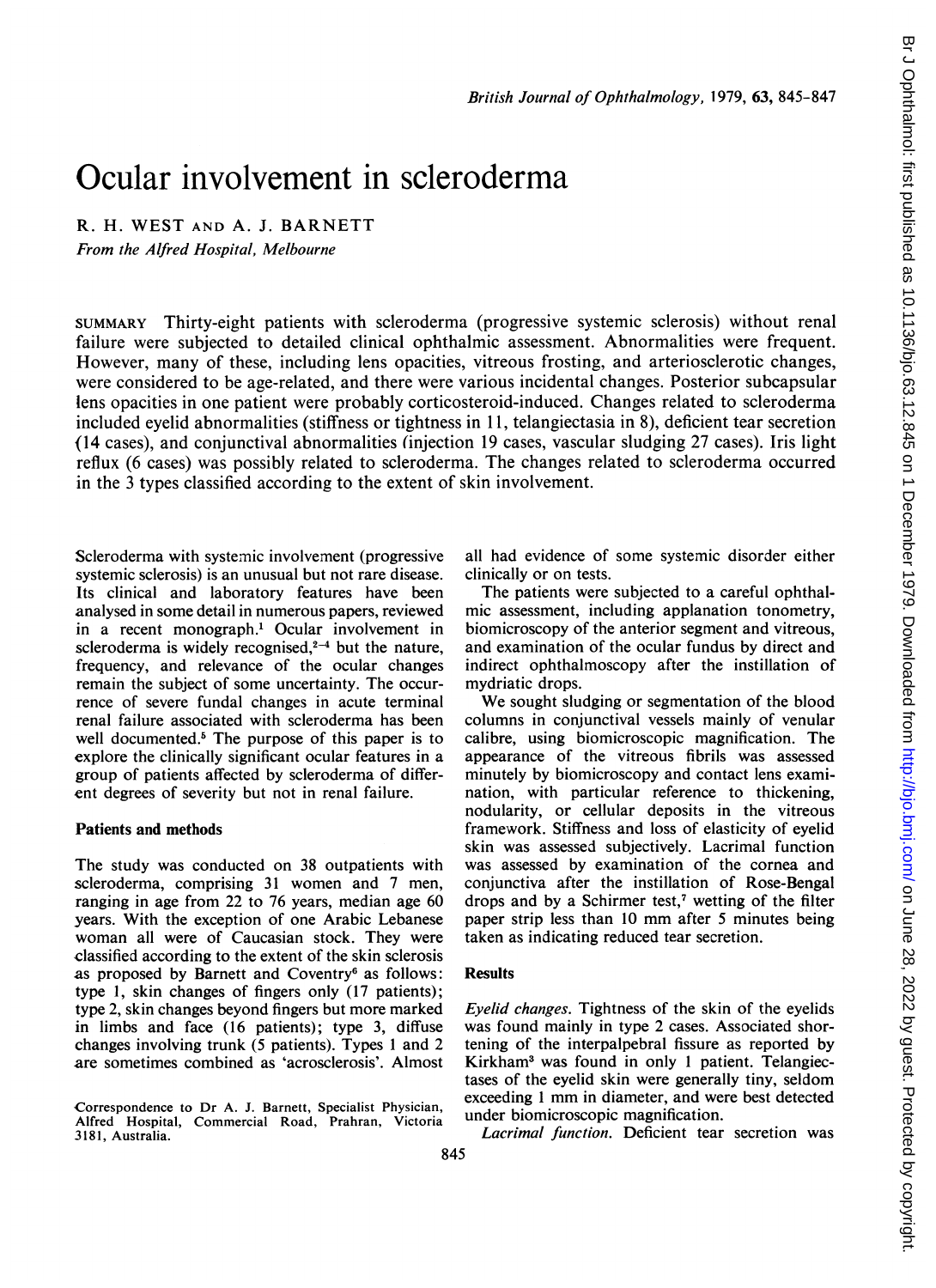found in a proportion of patients of all 3 types. As some patients with disturbed lacrimal function show normal results at one visit and abnormal results at another, suggesting intrinsic variation or perhaps some influence of environmental conditions, the incidence of tear defects is probably underestimated in this study.

Conjunctival changes. These comprised vascular congestion, telangiectasia and varicosities of conjunctival vessels, intravascular sludging, and loss of fine vessels, all of which occurred in all 3 types. The varicose vessels were found mainly in relation to the corneoscleral limbus. Both varicosities and sludging were greatly reduced by the instillation of a vasoconstrictor solution (phenylephrine HCl  $10\%$ ) used to facilitate mydriasis.

Lens opacities. Lens opacities mainly of the nuclear or cuneiform type occurred in several patients.

Vitreous changes. Vitreous syneresis and collapse were present in the expected proportion for this age group. Particular attention was paid to the appearance of fine nodularity or encrusting of vitreous fibrils ('vitreous frosting') as a possible index of low-grade intraocular cellular inflammation. It was observed in about one-third of the patients.

Fundus abnormalities. Retinal arteriosclerosis (indicated by variations in calibre, tortuosity or shortening, wall changes in retinal arteries, and arteriovenous crossing changes) was found in several patients of each type. Colloid bodies (drusen) distributed irregularly about the posterior pole were present in all disease types but were not present in any patients below the age of 63 years. The single instance of peripheral schisis of the retina was seen in <sup>1</sup> eye of a 63-year-old patient with retinal arteriosclerosis, and is to be regarded as of senile rather than of dystrophic significance. Cystoid retinal change observed in <sup>1</sup> eye of <sup>1</sup> patient was of uncertain pathogenesis, but might represent a previous localised vascular or inflammatory disorder. (No history of trauma was elicited.) A retinal branch vein occlusion seen in <sup>1</sup> patient was associated with retinal arterial sclerosis with constriction of the affected venous branch due to sclerosis of the adjacent arterial adventitial sheath.

Iris reflux. Spotty areas of transillumination in all zones of the iris caused by localised defects in the iris pigment epithelium were seen in several patients, mainly with lightly pigmented grey or blue irides.

Intraocular pressure. In both patients with raised intraocular pressure the condition was not associated with optic disc changes or visual field loss, and occurred in the presence of a normally open anterior chamber angle.

#### **Discussion**

The retinal changes in scleroderma with advanced renal failure have been described<sup>5</sup> but are not applicable to the patients in this study. Other writers have described the following changes in scleroderma without renal failure: eyelid sclerosis and telangiectasis,<sup>24</sup> conjunctival congestion or oedema, $2$  defects of lacrimal secretion, $2<sup>3</sup>$  iris atrophy, and retinal exudates.4 However, no systematic study of ocular changes in a large number of patients as presented has been reported previously.

In considering the large variety of ocular abnormalities revealed in this study some separation of the changes may be made provisionally into those related to the age of the individual, those due to previous or current treatment, and those due to scleroderma or associated disease.

Presumed age-related abnormalities. Certain of the abnormalities-cuneiform and nuclear lens opacities, vitreous frosting (the 'senile peppering' of Koby8), colloid bodies of the posterior pole, and retinal arteriosclerosis, are age-related, and their incidence would not appear to differ markedly from that in the general population. Raised intraocular pressure, found in 2 of the 38 patients, is consistent with a spontaneous partial manifestation of chronic simple glaucoma in a middle-aged and elderly population. One of these patients had been on systemic steroid therapy, but steroid provocative testing failed to support the possibility of a steroidinduced glaucoma.

Changes presumably related to treatment. Posterior subcapsular lens opacities were noted in <sup>1</sup> patient who had been treated with systemic corticosteroids for many years. Her lenses were later extracted with a good visual result.

Changes probably related to scleroderma. The following changes, not explicable by age or treatment, were probably related to scleroderma: eyelid changes, conjunctival changes, lacrimal disturbance. The iris changes in the absence of other known causative factors (diabetes, moderate or high myopia, pseudoexfoliation of the lens capsule, and pigmentary glaucoma) are possibly related to scleroderma. The eyelid features (tightness, telangiectasia, and blepharitis) were more common in types 2 and 3, in which the skin changes were more extensive.

Relationship of changes to other manifestations of scleroderma. Two of the most prominent features of scleroderma are alterations in connective tissue and vascular changes. The stiffness of the eyelid skin is in accordance with other connective tissue involvement. The telangiectasia of the eyelids and conjunctiva is probably related to similar changes